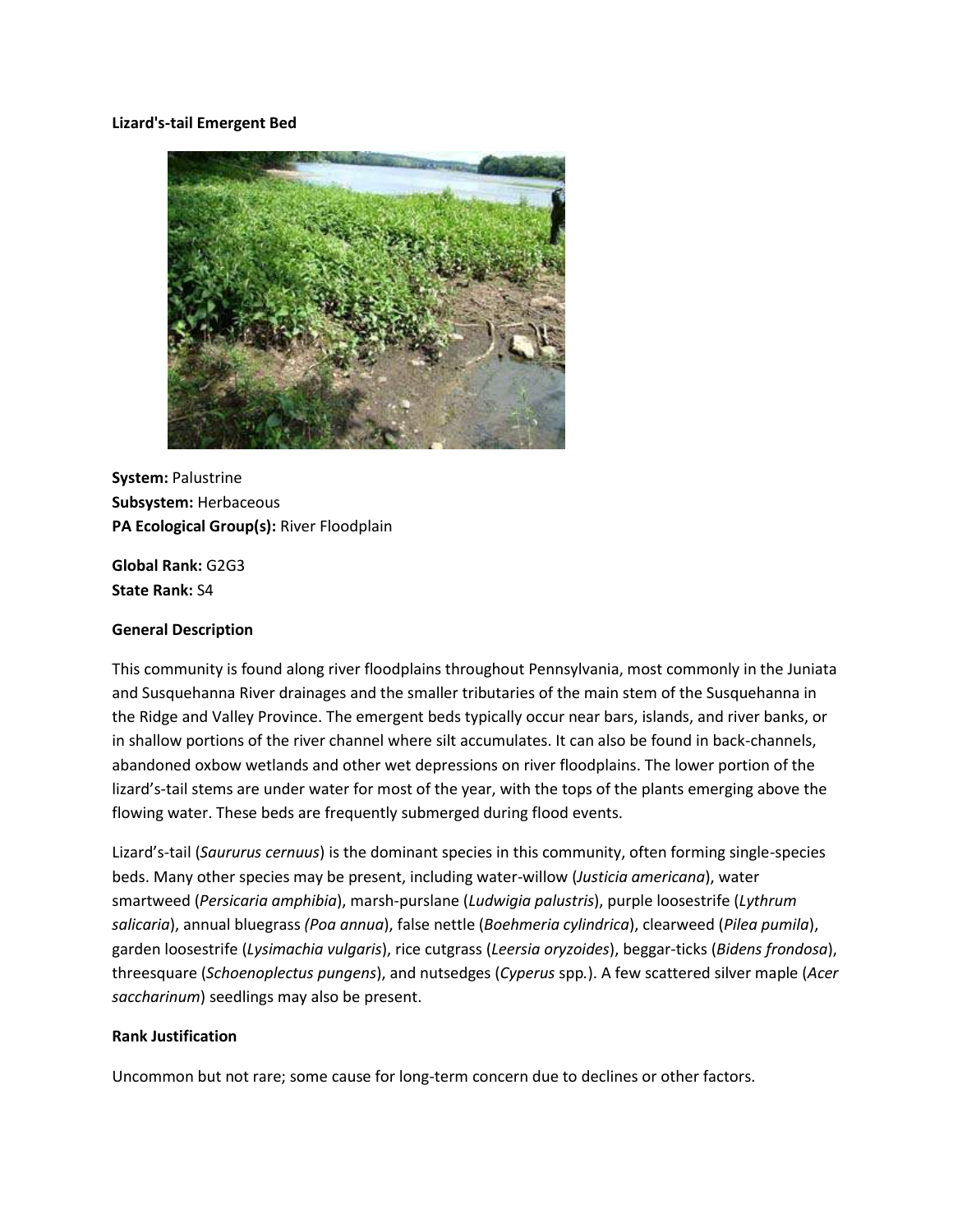### **Identification**

- Dominated by lizard's-tail (*Saururus cernuus*), often growing in large, monotypic beds
- Sites are often inundated most of the year
- Maintained by annual episodes of high intensity flooding and ice scour

### **Characteristic Species**

# Herbs

- Lizard's-tail (*[Saururus cernuus](http://www.natureserve.org/explorer/servlet/NatureServe?searchName=Saururus+cernuus)*)
- Water-willow (*[Justicia americana](http://www.natureserve.org/explorer/servlet/NatureServe?searchName=Justicia+americana)*)
- Water smartweed (*[Persicaria amphibia](http://www.natureserve.org/explorer/servlet/NatureServe?searchName=Polygonum+amphibium%20)*)
- Marsh-purslane (*[Ludwigia palustris](http://www.natureserve.org/explorer/servlet/NatureServe?searchName=Ludwigia+palustris)*)
- [Purple loosestrife \(](http://www.natureserve.org/explorer/servlet/NatureServe?searchName=Lythrum+salicaria)*Lythrum salicaria*)
- [Annual bluegrass \(](http://www.natureserve.org/explorer/servlet/NatureServe?searchName=Poa+annua)*Poa annua*)
- False nettle (*[Boehmeria cylindrica](http://www.natureserve.org/explorer/servlet/NatureServe?searchName=Boehmeria+cylindrica)*)
- Clearweed (*[Pilea pumila](http://www.natureserve.org/explorer/servlet/NatureServe?searchName=Pilea+pumila)*)
- [Garden loosestrife \(](http://www.natureserve.org/explorer/servlet/NatureServe?searchName=Lysimachia+vulgaris)*Lysimachia vulgaris*)
- Rice cutgrass (*[Leersia oryzoides](http://www.natureserve.org/explorer/servlet/NatureServe?searchName=Leersia+oryzoides)*)
- Beggar-ticks (*[Bidens frondosa](http://www.natureserve.org/explorer/servlet/NatureServe?searchName=Bidens+frondosa)*)
- Threesquare (*[Schoenoplectus pungens](http://www.natureserve.org/explorer/servlet/NatureServe?searchName=Schoenoplectus+pungens)*)
- [Nutsedges \(](http://www.natureserve.org/explorer/servlet/NatureServe?searchSciOrCommonName=cyperus)*Cyperus* spp.)

# **International Vegetation Classification Associations:**

# [Floodplain Pool](http://www.natureserve.org/explorer/servlet/NatureServe?searchCommunityUid=ELEMENT_GLOBAL.2.684674) (CEGL007696)

# **NatureServe Ecological Systems:**

# [Central Appalachian River Floodplain \(](http://www.natureserve.org/explorer/servlet/NatureServe?searchSystemUid=ELEMENT_GLOBAL.2.723001)CES202.608)

# **Origin of Concept**

Pennsylvania Natural Heritage Program. 2004. Classification, Assessment and Protection of Non-Forested Floodplain Wetlands of the Susquehanna Drainage. Report to: The United States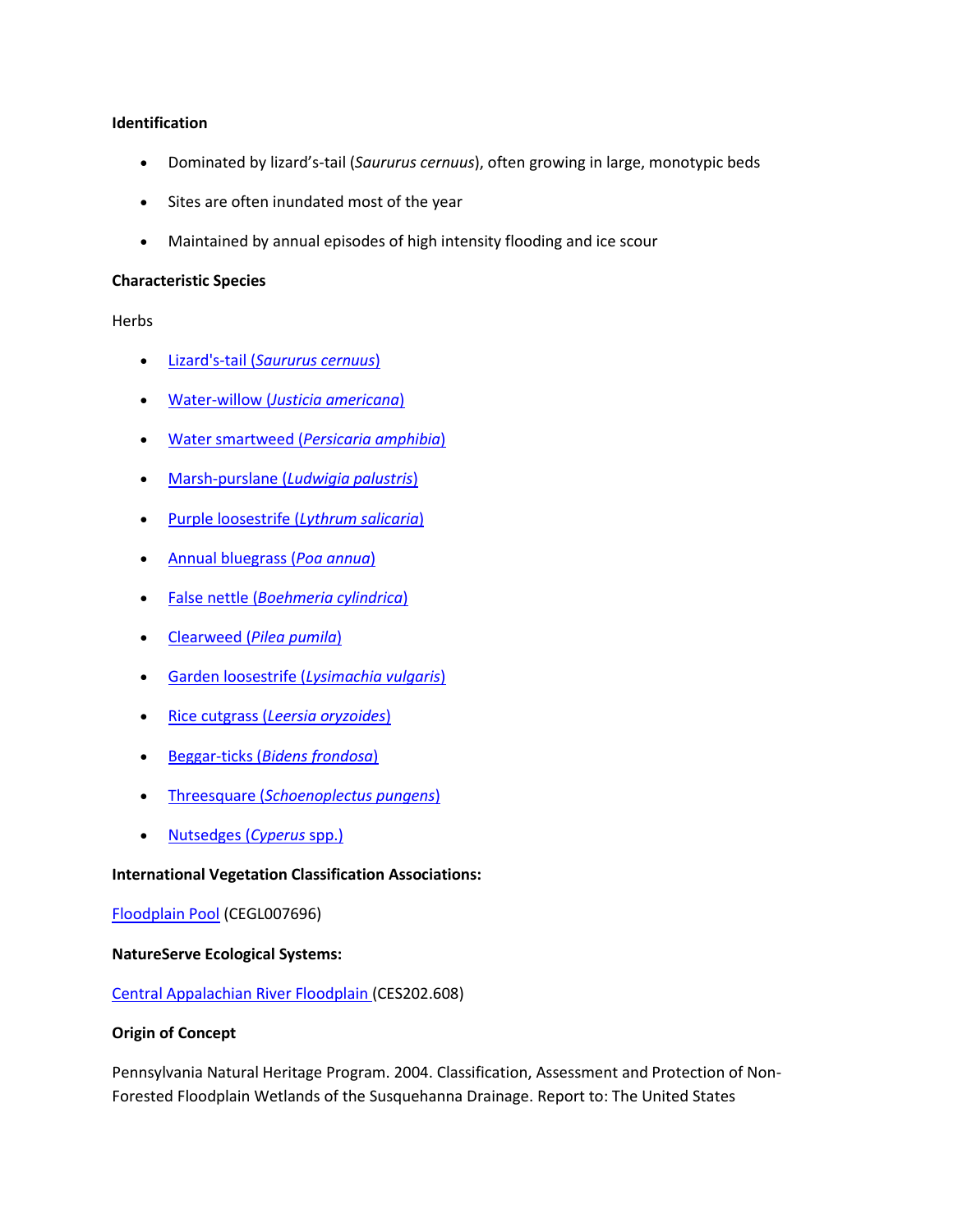Environmental Protection Agency and the Pennsylvania Department of Conservation and Natural Resources, Bureau of Forestry, Ecological Services Section. US EPA Wetlands Protection State Development Grant no. CD-98337501., Zimmerman 2008

### **Pennsylvania Community Code**

na : Not Available

### **Similar Ecological Communities**

Periodically Exposed Shoreline Community community patches contain a wider variety of plant species, often weedy or non-native plants. Lizard's-tail Emergent Beds are often inundated for longer periods of time than the Periodically Exposed Shoreline Community community patches.

Water-willow (*Justicia americana*) is dominant in Water-willow Emergent Bed communities. Waterwillow Emergent Bed are more typically found in faster moving, high energy systems.

### **Fike Crosswalk**

None; this type is new to the Pennsylvania Plant Community Classification developed from river floodplain classification studies in the Susquehanna River Basin.

### **Conservation Value**

Although considered common, this community provides important habitat for a number of important and rare insect species which require submerged aquatic vegetation for foraging habitat, which may be limited in flowing water systems. Emergent beds are important habitat for larval life stages of mayflies, damselflies, and dragonflies.

#### **Threats**

Within floodplain ecosystems, alteration to the frequency and duration of flood events and development of the river floodplains are the two greatest threats to this community statewide and can lead to habitat destruction and/or shifts in community function and dynamics. Non-native invasive plants may be equally devastating as native floodplain plants are displaced. Invasive non-native plants, such as purple loosestrife (*Lythrum salicaria*), commonly dominate this community, especially near human development. Construction of flood-control and navigational dams have resulted in drastic changes to the timing and duration of flood events.

# **Management**

Direct impacts and habitat alteration should be avoided (e.g., roads, trails, filling of wetlands). Care should also be taken to control and prevent the spread of invasive species into these wetlands.

#### **Research Needs**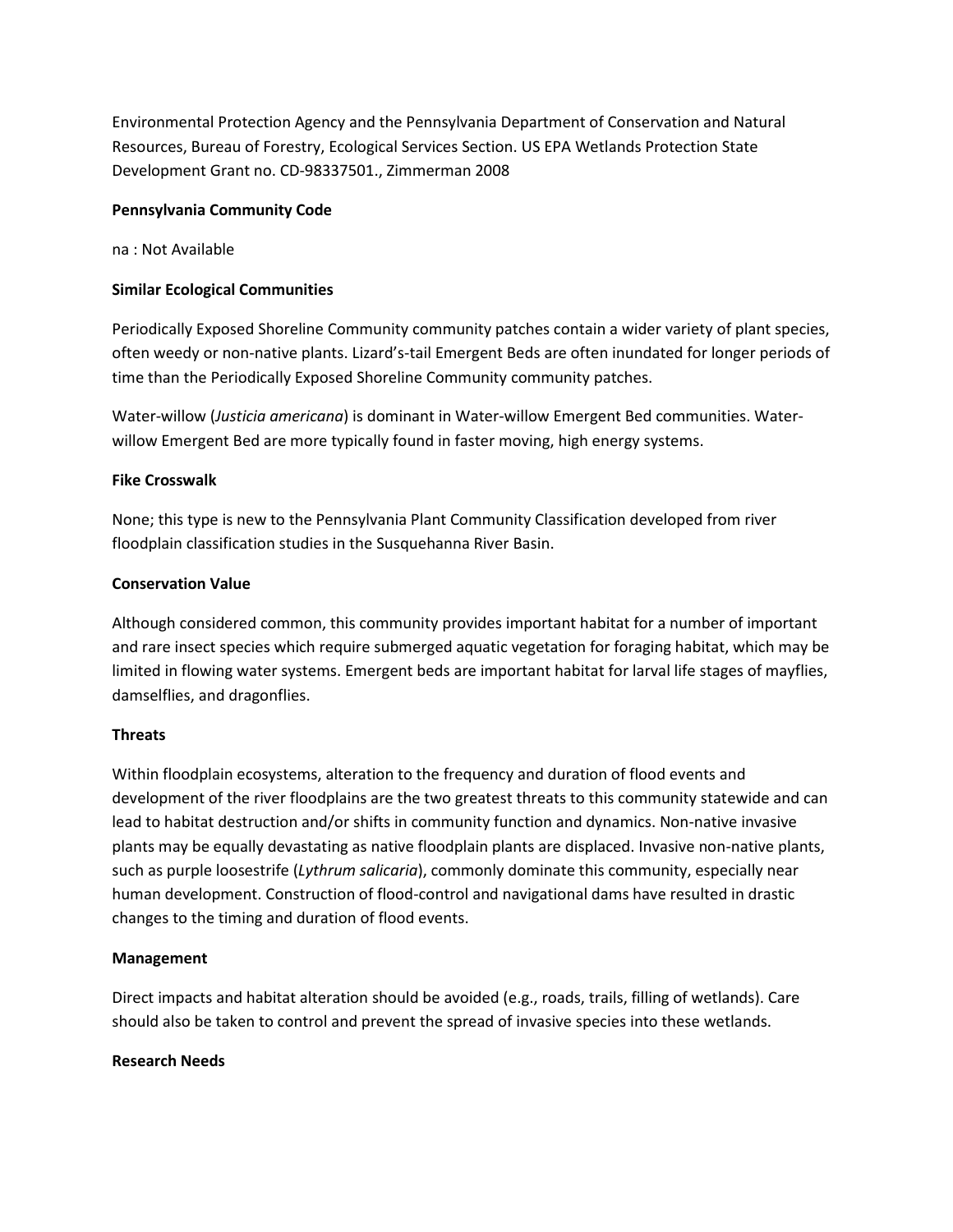In addition to further studying the range of this type, there is need to monitor high quality examples of this community. Large expanses of this type should be inventoried for rare plants and animals, especially insects.

# **Trends**

There is little to suggest that this type is increasing or decreasing in occurrence. Invasive plants able to tolerate flooded conditions may gain a foothold in these sites and contribute to an overall reduction in quality region-wide. Sites near urban areas are most invaded.

# **Range Map**



# **Pennsylvania Range**

Statewide, except the Great Lakes region.

# **Global Distribution**

Unknown

# **References**

Cowardin, L.M., V. Carter, F.C. Golet, and E.T. La Roe. 1979. Classification of wetlands and deepwater habitats of the United States. U.S. Fish and Wildlife Service. Washington, D.C. 131 pp.

Fike, J. 1999. Terrestrial and palustrine plant communities of Pennsylvania. Pennsylvania Natural Diversity Inventory. Harrisburg, PA. 86 pp.